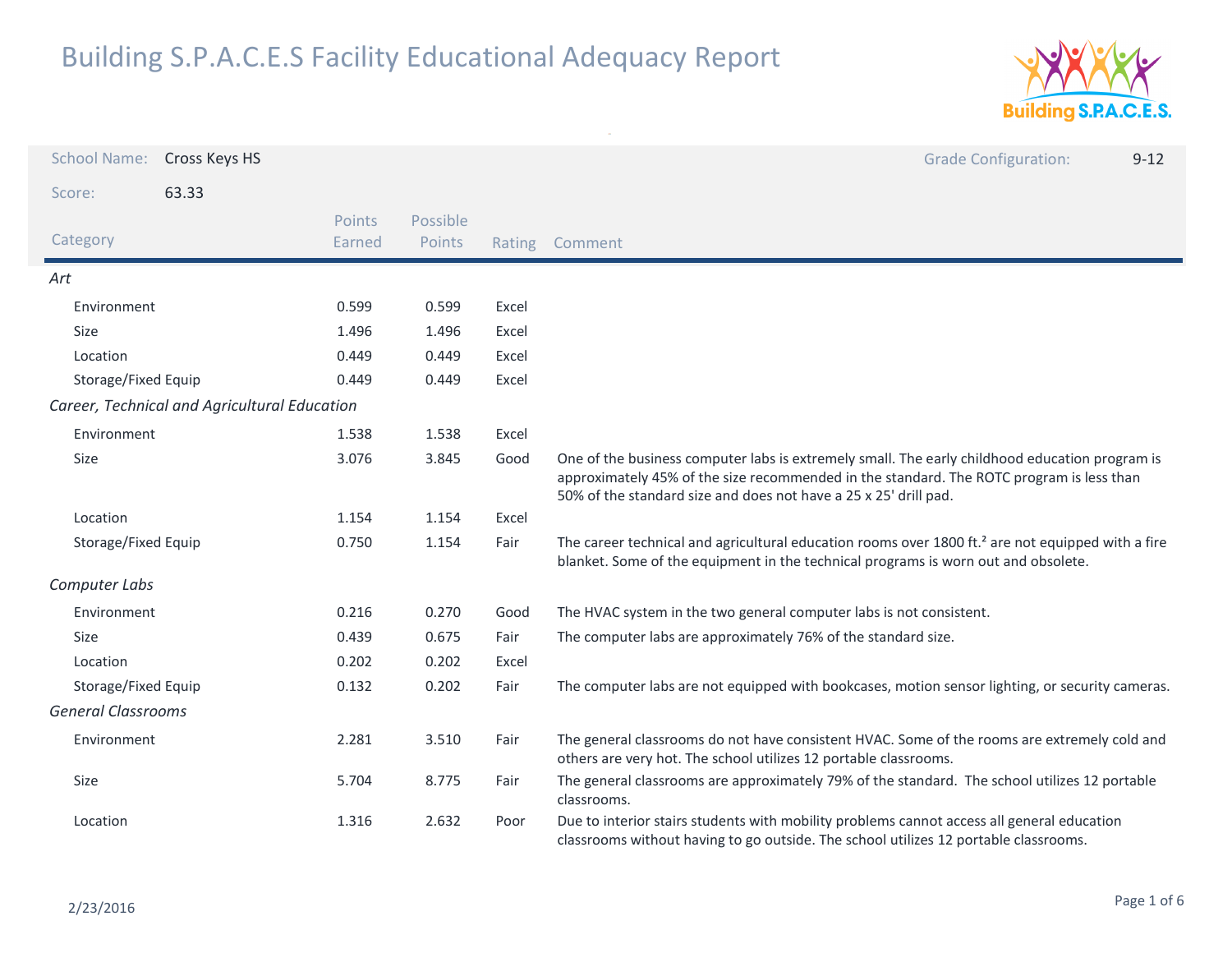

| <b>School Name:</b>                 | Cross Keys HS |                  |                    |        | <b>Grade Configuration:</b><br>$9 - 12$                                                                                                                                                                                                                                                 |
|-------------------------------------|---------------|------------------|--------------------|--------|-----------------------------------------------------------------------------------------------------------------------------------------------------------------------------------------------------------------------------------------------------------------------------------------|
| Score:                              | 63.33         |                  |                    |        |                                                                                                                                                                                                                                                                                         |
| Category                            |               | Points<br>Earned | Possible<br>Points | Rating | Comment                                                                                                                                                                                                                                                                                 |
| <b>General Classrooms</b>           |               |                  |                    |        |                                                                                                                                                                                                                                                                                         |
| Storage/Fixed Equip                 |               | 1.316            | 2.632              | Poor   | Not all of the general education classrooms are equipped with built-in cases. The school utilizes<br>12 portable classrooms and have faculty who float from classroom to classroom due to<br>insufficient numbers of general classrooms.                                                |
| <b>Instructional Resource Rooms</b> |               |                  |                    |        |                                                                                                                                                                                                                                                                                         |
| Environment                         |               | 0.000            | 0.719              | Unsat  | The school does not have instructional resource rooms. The resource teachers go to the<br>individual students classrooms.                                                                                                                                                               |
| Size                                |               | 0.000            | 1.797              | Unsat  | The school does not have instructional resource rooms.                                                                                                                                                                                                                                  |
| Location                            |               | 0.000            | 0.539              | Unsat  | The school does not have instructional resource rooms.                                                                                                                                                                                                                                  |
| Storage/Fixed Equip                 |               | 0.000            | 0.539              | Unsat  | The school does not have instructional resource rooms.                                                                                                                                                                                                                                  |
| <b>Learning Environment</b>         |               |                  |                    |        |                                                                                                                                                                                                                                                                                         |
| Learning Style Variety              |               | 0.000            | 4.500              | Unsat  | The school does not have designed educational spaces for large group, small group, and<br>individualized instruction.                                                                                                                                                                   |
| <b>Interior Environment</b>         |               | 1.170            | 1.800              | Fair   | The HVAC system is not consistent throughout the building. The school is configured using<br>multiple buildings and multiple levels.                                                                                                                                                    |
| <b>Exterior Environment</b>         |               | 0.675            | 1.350              | Poor   | The school sits on an extremely small lot. The school does not have outdoor learning labs, an art<br>patio, or instructional covered areas.                                                                                                                                             |
| Environment                         |               | 0.759            | 0.759              | Excel  |                                                                                                                                                                                                                                                                                         |
| <b>Media Center</b>                 |               |                  |                    |        |                                                                                                                                                                                                                                                                                         |
| Size                                |               | 0.949            | 1.897              | Poor   | The media center is approximately 50% of the standard.                                                                                                                                                                                                                                  |
| Location                            |               | 0.370            | 0.569              | Fair   | The media center is not easily accessible to students who have mobility issues due to stairs<br>between building levels.                                                                                                                                                                |
| Storage/Fixed Equip                 |               | 0.370            | 0.569              | Fair   | A previous storage area for the media center is currently used as an office space for teachers<br>who do not have a classroom and float from one room to the other. The electrical outlets are not<br>adequate in the storage room that stores and recharges the laptop computer carts. |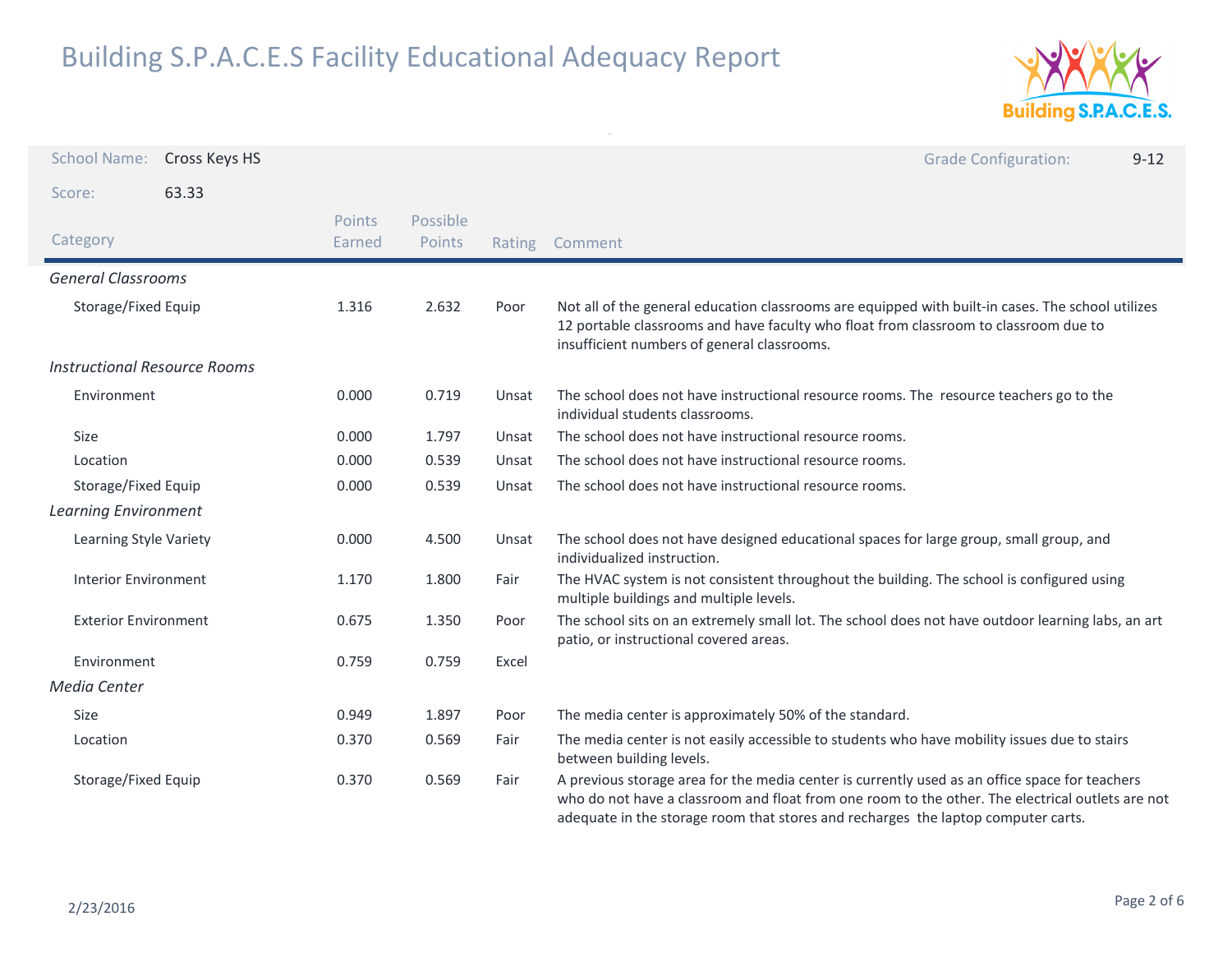

| <b>School Name:</b>       | Cross Keys HS |                  |                    |        | <b>Grade Configuration:</b><br>$9 - 12$                                                                                                                                                                                                                                                                                        |
|---------------------------|---------------|------------------|--------------------|--------|--------------------------------------------------------------------------------------------------------------------------------------------------------------------------------------------------------------------------------------------------------------------------------------------------------------------------------|
| Score:                    | 63.33         |                  |                    |        |                                                                                                                                                                                                                                                                                                                                |
| Category                  |               | Points<br>Earned | Possible<br>Points | Rating | Comment                                                                                                                                                                                                                                                                                                                        |
| <b>Music</b>              |               |                  |                    |        |                                                                                                                                                                                                                                                                                                                                |
| Environment               |               | 0.347            | 0.534              | Fair   | The music rooms do not have adequate natural light. The HVAC system is not consistent<br>throughout the music rooms. The room designed for chorus is used as a parent center.                                                                                                                                                  |
| Size                      |               | 1.336            | 1.336              | Excel  |                                                                                                                                                                                                                                                                                                                                |
| Location                  |               | 0.200            | 0.401              | Poor   | Students with physical disabilities cannot easily access the music rooms due to steps. The rooms<br>are not ADA accessible.                                                                                                                                                                                                    |
| Storage/Fixed Equip       |               | 0.261            | 0.401              | Fair   | The room that is used for music has a tiered floor. It does not contain a drinking fountain or sink.<br>It is not equipped with a conducting podium. The combined music rooms have a total of four<br>practice rooms which are extremely small. Two of those practice rooms are currently used as<br>part of the Parent Center |
| <b>Performing Arts</b>    |               |                  |                    |        |                                                                                                                                                                                                                                                                                                                                |
| Environment               |               | 0.000            | 0.289              | Unsat  | The school does not have an auditorium.                                                                                                                                                                                                                                                                                        |
| Size                      |               | 0.000            | 0.721              | Unsat  | The school does not have an auditorium.                                                                                                                                                                                                                                                                                        |
| Location                  |               | 0.000            | 0.216              | Unsat  | The school does not have an auditorium.                                                                                                                                                                                                                                                                                        |
| Storage/Fixed Equip       |               | 0.000            | 0.216              | Unsat  | The school does not have an auditorium.                                                                                                                                                                                                                                                                                        |
| <b>Physical Education</b> |               |                  |                    |        |                                                                                                                                                                                                                                                                                                                                |
| Environment               |               | 1.728            | 2.160              | Good   | The school utilizes a stage at the end of the gymnasium as an auxiliary gym. It is not ADA<br>accessible.                                                                                                                                                                                                                      |
| Size                      |               | 4.320            | 5.400              | Good   | The auxiliary gymnasium is the stage at the end of the gym. It is not a full-sized basketball court.                                                                                                                                                                                                                           |
| Location                  |               | 1.620            | 1.620              | Excel  |                                                                                                                                                                                                                                                                                                                                |
| Storage/Fixed Equip       |               | 1.296            | 1.620              | Good   | The school does not have adequate storage for all physical education and athletic equipment.                                                                                                                                                                                                                                   |
| <b>Science</b>            |               |                  |                    |        |                                                                                                                                                                                                                                                                                                                                |
| Environment               |               | 0.485            | 0.747              | Fair   | The HVAC systems are not consistent throughout the science rooms. The school utilizes three<br>portable classrooms for science.                                                                                                                                                                                                |
| Size                      |               | 1.214            | 1.867              | Fair   | The science rooms differ in size. The lecture-lab rooms meet the standard for square footage.<br>The general science classrooms that are not equipped with permanent lab facilities are<br>approximately 89% of the standard size. The school uses three portable classrooms for science.                                      |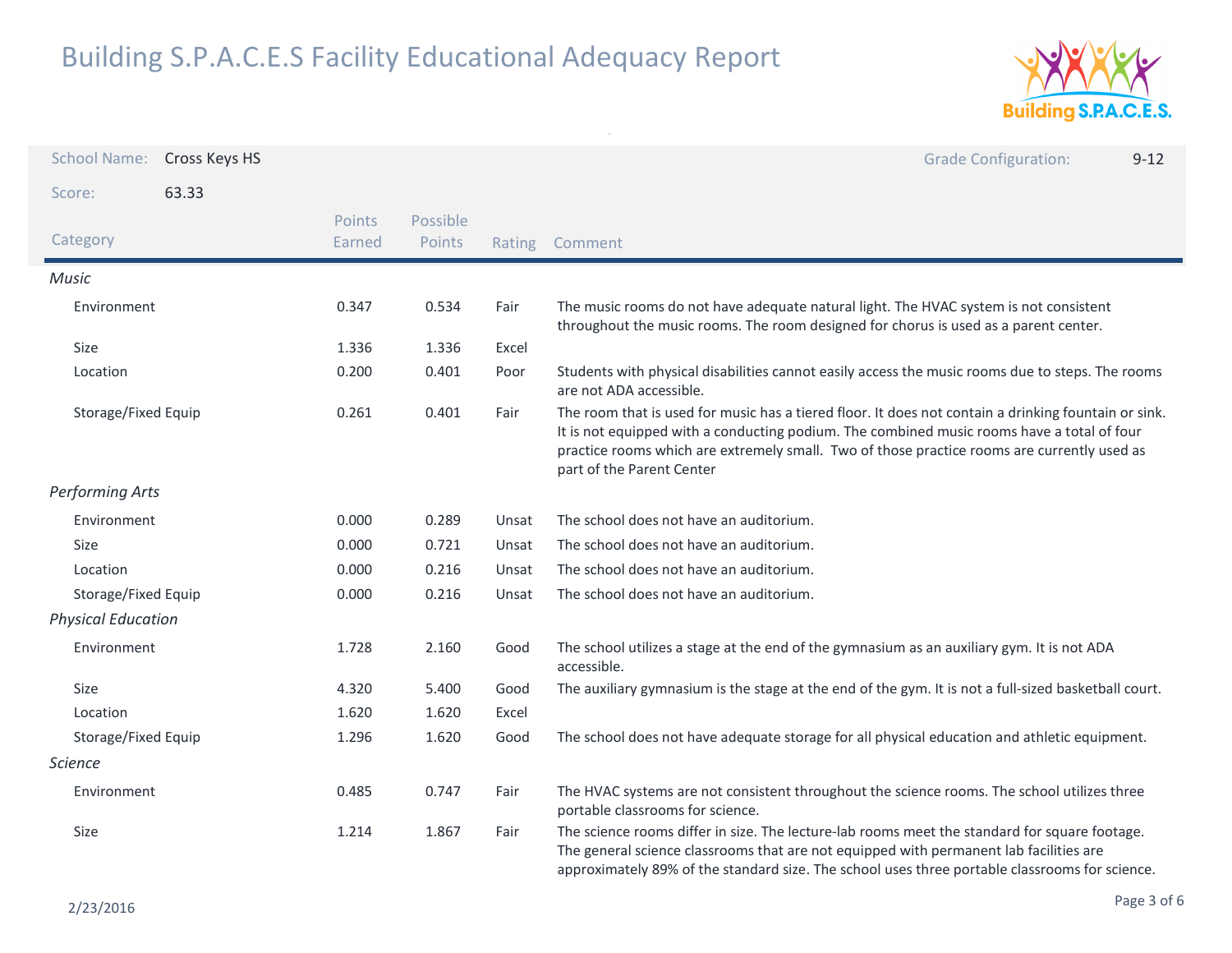

| <b>School Name:</b>             | Cross Keys HS                    |                  |                    |        | <b>Grade Configuration:</b><br>$9 - 12$                                                                                                                                                                                                                                                                        |
|---------------------------------|----------------------------------|------------------|--------------------|--------|----------------------------------------------------------------------------------------------------------------------------------------------------------------------------------------------------------------------------------------------------------------------------------------------------------------|
| Score:                          | 63.33                            |                  |                    |        |                                                                                                                                                                                                                                                                                                                |
| Category                        |                                  | Points<br>Earned | Possible<br>Points | Rating | Comment                                                                                                                                                                                                                                                                                                        |
| <b>Science</b>                  |                                  |                  |                    |        |                                                                                                                                                                                                                                                                                                                |
| Location                        |                                  | 0.364            | 0.560              | Fair   | The school uses three portable classrooms for science.                                                                                                                                                                                                                                                         |
| Storage/Fixed Equip             |                                  | 0.364            | 0.560              | Fair   | The science rooms are not equipped with fire blankets. The science rooms do not have<br>dishwashers and refrigerators in their prep rooms. Some of the science rooms do not have<br>permanent lab tables, adequate sinks, and storage cabinetry. The school utilizes three portable<br>classrooms for science. |
|                                 | Self-Contained Special Education |                  |                    |        |                                                                                                                                                                                                                                                                                                                |
| Environment                     |                                  | 0.000            | 0.479              | Unsat  | The high school does not have self-contained special education rooms. Special education<br>students are mainstreamed into the general classrooms.                                                                                                                                                              |
| Size                            |                                  | 0.000            | 1.198              | Unsat  | The school does not have self-contained special education classrooms.                                                                                                                                                                                                                                          |
| Location                        |                                  | 0.000            | 0.359              | Unsat  | The school does not have self-contained special education classrooms.                                                                                                                                                                                                                                          |
| Storage/Fixed Equip             |                                  | 0.000            | 0.359              | Unsat  | The school does not have special education self-contained classrooms.                                                                                                                                                                                                                                          |
| <b>Non-Instructional Spaces</b> |                                  |                  |                    |        |                                                                                                                                                                                                                                                                                                                |
| Administration                  |                                  | 1.527            | 2.349              | Fair   | The reception area is small for a school of this size. The administrative offices do not have<br>adequate storage for paper. The testing area does not have adequate shelving. The assistant<br>principals office does not have natural light.                                                                 |
| Cafeteria                       |                                  | 2.880            | 3.600              | Good   | The cafeteria does not have storage for tables and chairs.                                                                                                                                                                                                                                                     |
| Food Service and Prep           |                                  | 4.595            | 4.595              | Excel  |                                                                                                                                                                                                                                                                                                                |
| Clinic                          |                                  | 0.000            | 0.214              | Unsat  | The school does not have a clinic.                                                                                                                                                                                                                                                                             |
| Counseling                      |                                  | 0.545            | 0.681              | Good   | The counseling area does not have fireproof cabinets for student records. Inactive student<br>records are stored behind the stage in the cafeteria.                                                                                                                                                            |
|                                 | <b>Custodial and Maintenance</b> | 0.450            | 0.450              | Excel  | The custodial closets are equipped with wall mounted sinks.                                                                                                                                                                                                                                                    |
| <b>Student Restrooms</b>        |                                  | 0.657            | 0.821              | Good   | The boys restrooms do not have urinal partitions.                                                                                                                                                                                                                                                              |
|                                 | Faculty Work Space and Toilets   | 0.417            | 0.641              | Fair   | The faculty workrooms are small and the school has only two workrooms. The number of<br>copiers is not adequate. The mailboxes are located in the workroom which is in close proximity<br>to the administrative offices. The restrooms do not all have hot water.                                              |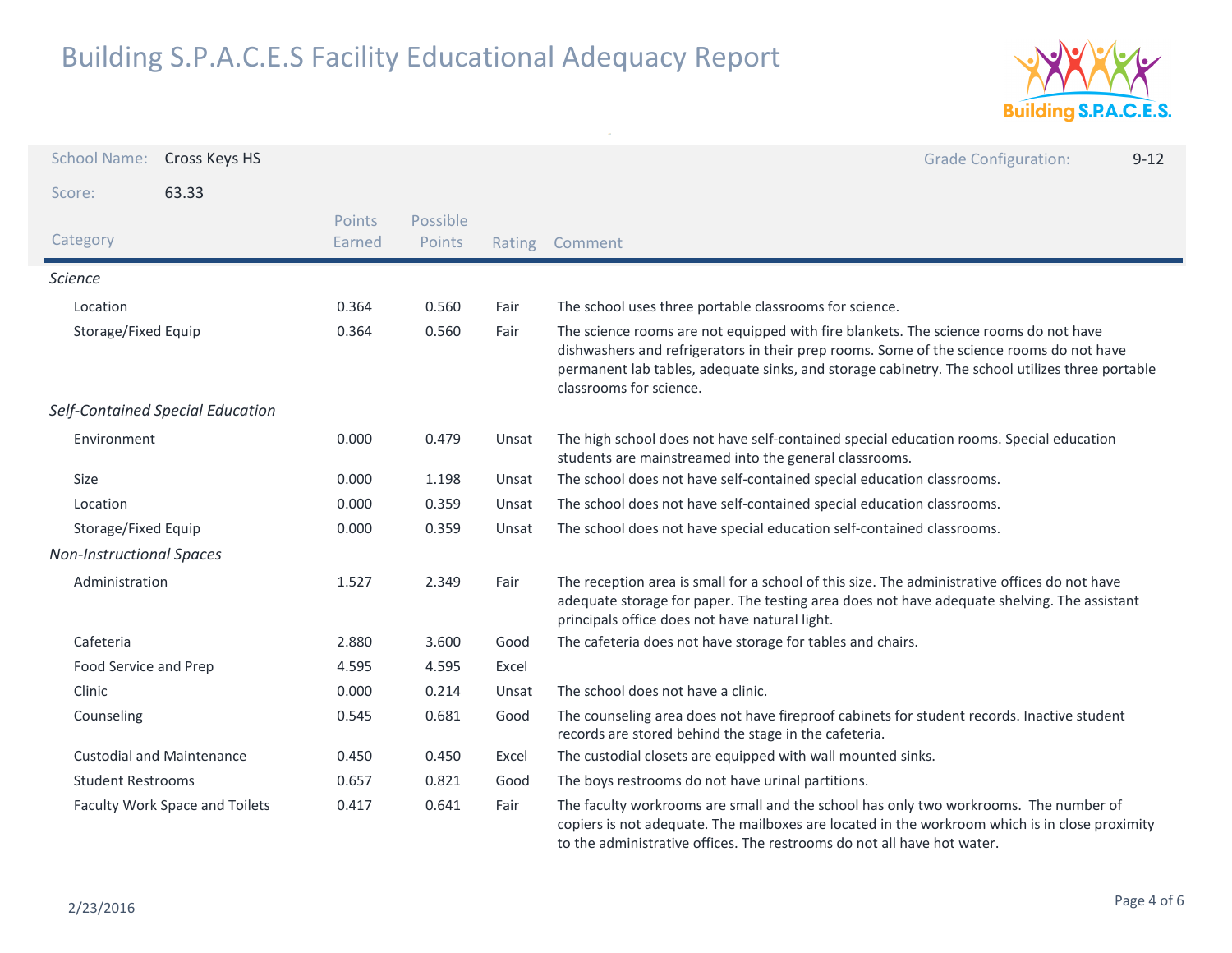

| <b>School Name:</b>                   | Cross Keys HS |                  |                    |       | <b>Grade Configuration:</b><br>$9 - 12$                                                                                                                                                                                                                                                                                                                                                                                                    |
|---------------------------------------|---------------|------------------|--------------------|-------|--------------------------------------------------------------------------------------------------------------------------------------------------------------------------------------------------------------------------------------------------------------------------------------------------------------------------------------------------------------------------------------------------------------------------------------------|
| Score:                                | 63.33         |                  |                    |       |                                                                                                                                                                                                                                                                                                                                                                                                                                            |
| Category                              |               | Points<br>Earned | Possible<br>Points |       | Rating Comment                                                                                                                                                                                                                                                                                                                                                                                                                             |
| <b>Outside Spaces</b>                 |               |                  |                    |       |                                                                                                                                                                                                                                                                                                                                                                                                                                            |
| Vehicular Traffic                     |               | 0.450            | 0.900              | Poor  | The buses unload in front of the school in the main school parking lot. Parents drop-off students<br>on the city streets adjacent to the school grounds. Due to the on street parking and lack of<br>parking lots traffic congestion can be extremely heavy.                                                                                                                                                                               |
| Pedestrian Traffic                    |               | 0.573            | 0.882              | Fair  | There is not an adequate covered area for the bus unloading zone. Due to the lack of parking<br>students often parked off-campus in the surrounding neighborhoods and must cross busy streets<br>in order to access the school building.                                                                                                                                                                                                   |
| Parking                               |               | 0.000            | 1.897              | Unsat | The main student parking lot is now occupied with portables. Faculty and staff parking is not<br>adequate. District service personnel park on the grass and sidewalks because there is not<br>parking available. Across the street is an elementary school and the two schools share the<br>parking on the street which is extremely congested. The school does not have visitor parking.                                                  |
| <b>Athletic Fields and Facilities</b> |               | 1.244            | 2.488              | Poor  | The school has one practice field that is used for football, soccer, and marching band. The school<br>property is extremely small and does not have room to accommodate additional athletic fields. A<br>baseball field is located down the street approximately a quarter of a mile from the main<br>building. The athletic fields do not have bleachers, concession stand, or restrooms. The school<br>does have a new all season track. |
| Safety and Security                   |               |                  |                    |       |                                                                                                                                                                                                                                                                                                                                                                                                                                            |
| Fencing                               |               | 0.381            | 0.762              | Poor  | The school does not have adequate fencing between the school property and the housing<br>located adjacent to the school.                                                                                                                                                                                                                                                                                                                   |
| Signage & Way Finding                 |               | 0.450            | 0.900              | Poor  | There is not appropriate internal directional signage. The directional signage for parking, and<br>loading zones is inadequate. The school is missing the Surveillance and Subject to Search signs.                                                                                                                                                                                                                                        |
| Ease of Supervision                   |               | 1.755            | 2.700              | Fair  | Due to the school having multiple buildings, line of sight supervision between buildings is                                                                                                                                                                                                                                                                                                                                                |
| <b>Controlled Entrances</b>           |               | 0.292            | 0.450              | Fair  | The school does not have a security vestibule. The security cameras are adequate for post<br>incident observations.                                                                                                                                                                                                                                                                                                                        |
| <b>Technology Readiness</b>           |               |                  |                    |       |                                                                                                                                                                                                                                                                                                                                                                                                                                            |
| <b>IDF &amp; MDF Environment</b>      |               | 1.500            | 1.500              | Good  |                                                                                                                                                                                                                                                                                                                                                                                                                                            |
| <b>Electrical Power</b>               |               | 1.000            | 1.000              | Good  |                                                                                                                                                                                                                                                                                                                                                                                                                                            |
| Equity of Access, Wireless & Drops    |               | 0.330            | 1.000              | Poor  | When total classes or multiple classes are trying to access the network it is not normally feasible<br>to get them all access at the same time.                                                                                                                                                                                                                                                                                            |